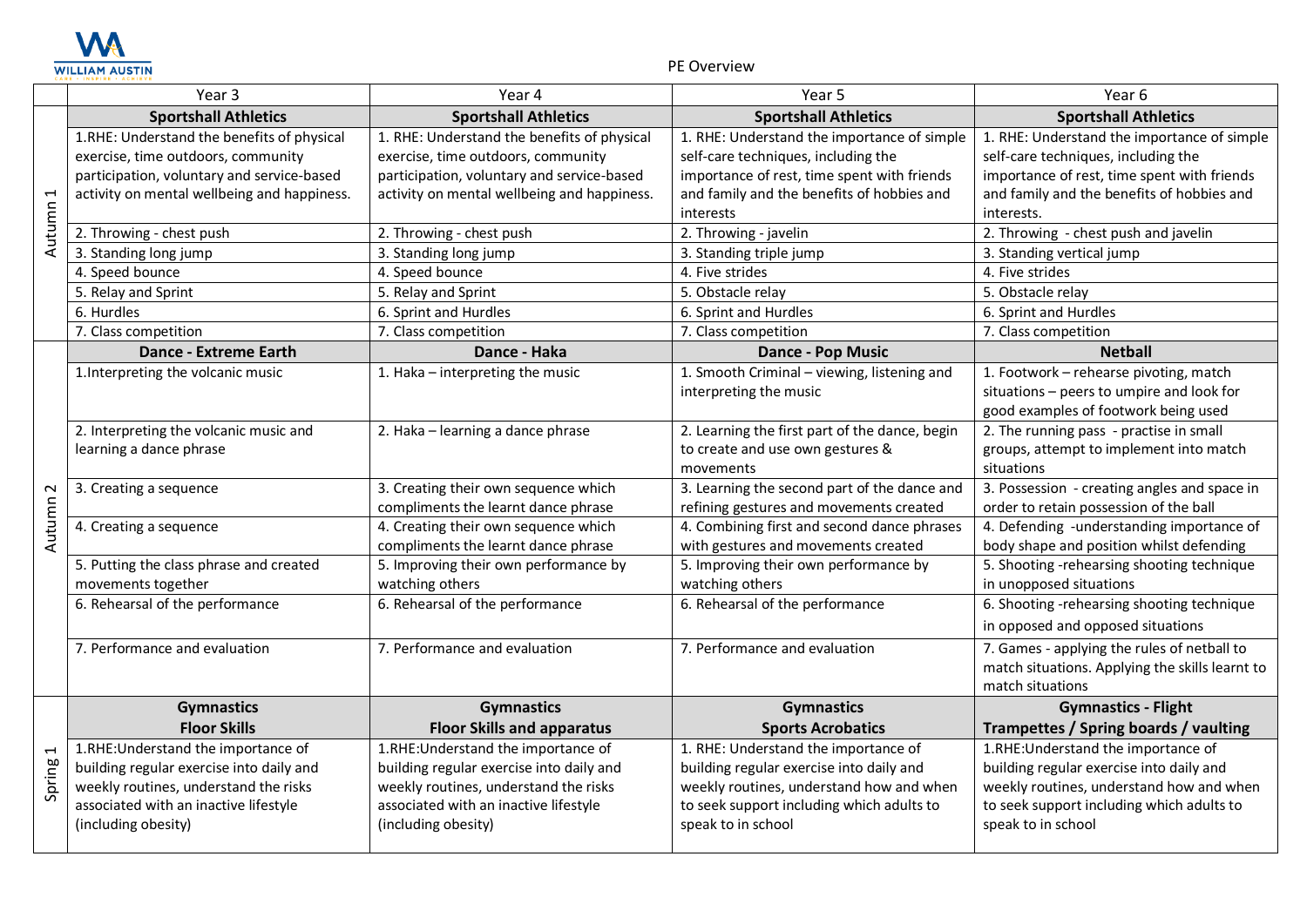|        | 2. Individual balances - control of body shape | 2. Individual balances - control of body shape | 2. Individual/paired balances using         | 2. Individual and Paired balances           |
|--------|------------------------------------------------|------------------------------------------------|---------------------------------------------|---------------------------------------------|
|        | and tension                                    | and tension - with greater imagination         | imagination, control, accuracy & apparatus  | Floor jumps.                                |
|        | 3. Jumping - introduction to four basic jumps  | 3. Forward roll -rehearse and refine so        | 3. Jumping and creating shapes in the air,  | 3. Flight - tuck, straddle, pike, straight  |
|        |                                                | speed and accuracy are improved                | create with accuracy and control            |                                             |
|        | 4. Log Roll/ Teddy Bear roll - rehearse and    | 4. Backward roll - perform with greater        | 4. Forward and backward rolls - perform     | 4. Flight - tuck, straddle, pike, straight  |
|        | refine the rolls                               | accuracy                                       | with greater accuracy                       |                                             |
|        | 5. Paired balances -use a variety of shapes    | 5. Counterbalance - think carefully about the  | 5. Creating a routine using an increasing   | 5. Tucking on to the trestle successfully - |
|        | and apparatus to create paired balances        | distribution of weight and how to create       | amount of accuracy, control and imagination | vaulting                                    |
|        |                                                | interesting balances in pairs                  |                                             |                                             |
|        | 6. Creating and refining a routine             | 6. Using and exploring large apparatus         | 6. Using larger apparatus to create shapes  | 6. Create a routine containing a jump and a |
|        |                                                |                                                |                                             | balance, using the trestle table            |
|        |                                                |                                                |                                             |                                             |
|        | 7. Performing and evaluating a routine         | 7. Performing and evaluating a routine         | 7. Performing and evaluating a routine      | 7. Performing and evaluating a routine      |
|        | <b>OAA</b>                                     | <b>OAA</b>                                     | <b>OAA</b>                                  | <b>OAA</b>                                  |
|        | 1. To trust and support their peers            | 1. Team games, work through challenges in a    | 1. To follow precise instructions and work  | 1. To find their own solutions to problems  |
|        |                                                | collaborative manner                           | successfully within a team                  | and physically support teammates            |
|        | 2. To solve problems within a team             | 2. Leadership skills                           | 2. To solve problems and use appropriate    | To create their own short course maps       |
|        |                                                |                                                | lifting techniques                          |                                             |
|        | 3. To use effective communication - verbal     | 3. To navigate around a space                  | 3. To use effective communication and solve | 2.<br>To use short course maps and          |
|        | and non-verbal                                 |                                                | problems both individually and within a     | compasses with an increased accuracy        |
|        |                                                |                                                | team                                        |                                             |
|        | 4. To draw a simple map and follow a basic     | 4. To begin to be able to read a map           | 4. To follow a route from a given map and   | 4. To use short course maps and compasses   |
|        | route                                          |                                                | begin to use the compass                    | with an increased accuracy                  |
| Spring |                                                |                                                |                                             |                                             |
|        | 5. To draw a simple map and then follow a      | 5. To create symbols which are effective for   | 5. To create a game which uses teamwork     | 5. To complete a short course orienteering  |
|        | basic route                                    | map reading                                    |                                             | route within a time limit                   |
|        | 6. To work through a variety of individual     | 6. To follow map symbols with an increased     | 6. To evaluate a teamwork game              | 6. To complete a short course orienteering  |
|        | challenges                                     | accuracy                                       |                                             | route within a time limit                   |
|        |                                                |                                                |                                             |                                             |
|        | 7. Assessment lesson - evaluating              | 7. Assessment lesson - evaluating              | 7. Assessment lesson - evaluating           | 7. Assessment lesson - evaluating           |
|        |                                                |                                                | communication and problem solving           | communication and the use of a compass to   |
|        | communication and the ability to understand    | communication and the ability to follow map    |                                             |                                             |